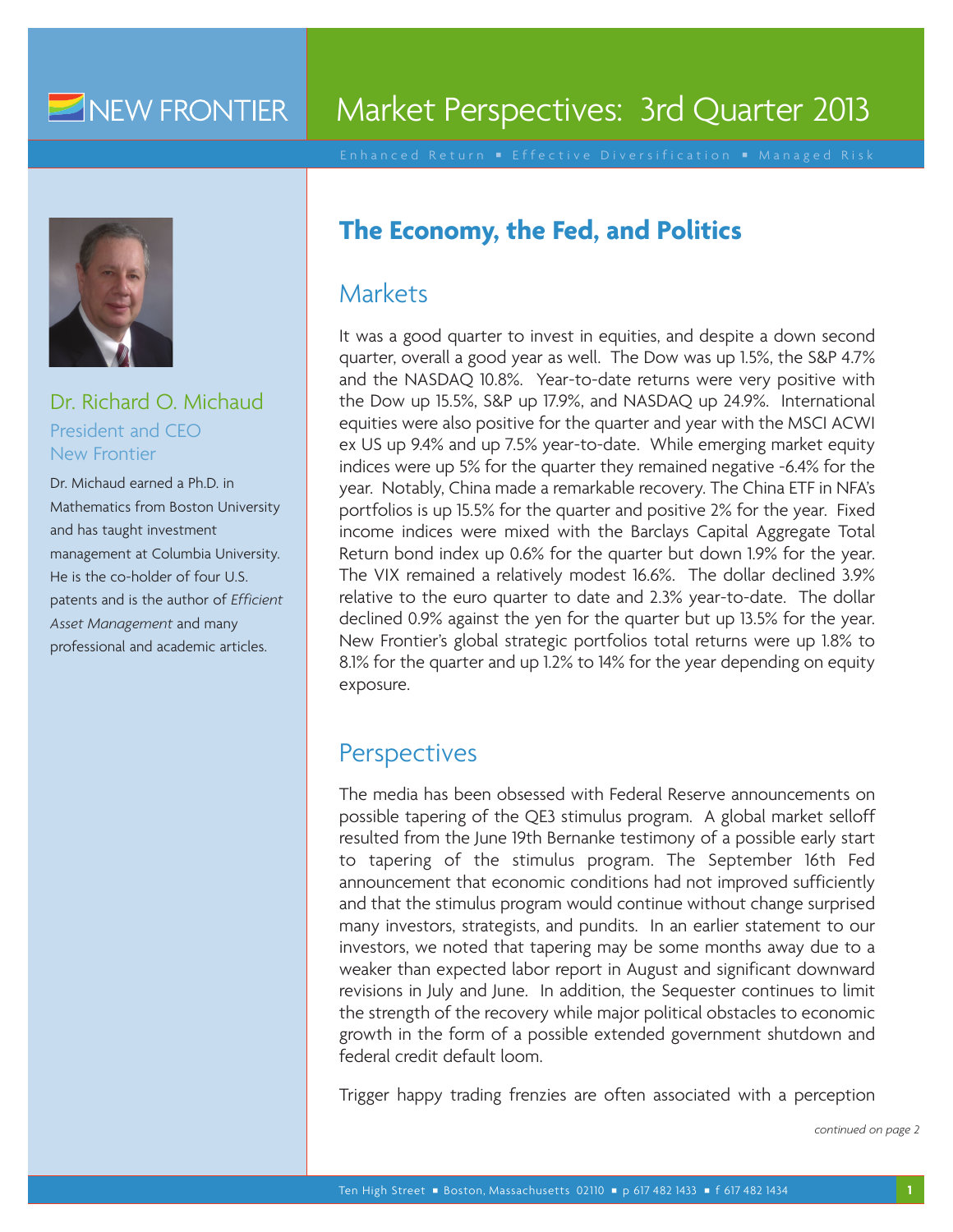#### About New Frontier

New Frontier is a Boston-based institutional research and investment advisory firm specializing in the development and application of state-of-the-art investment technology. Founded in 1998 by the inventors of the world's first broad spectrum, patented, provably effective portfolio optimization process, the firm continues to pioneer new developments in asset allocation and portfolio selection. Based on practical investment theory, New Frontier's services help institutional investors across the globe to select and maintain more effective portfolios.

More information is available at **www.newfrontieradvisors.com**. that the Fed's stimulus program has little substantive economic content beyond printing money leading to unsustainable sugar highs in markets that deflate when tapering begins. Our view is that a well-managed stimulus program is a necessary pump priming process for restarting economic activity in the continuing aftermath of the 2008 credit crisis. In this alternative perception, capital market valuations at any point in time may largely reflect economic reality valuations relative to contemporary risk factors absent short-term trading volatility. A thoughtfully aware and disciplined investment process may be most successful in managing the economic risks during such transition periods. The unfortunate consequence of the obsessive media hype by pundits and strategists on the Fed's stimulus policies has caused many investors to be unhappy recipients of highly whip-sawed investments.

The Federal Reserve's monetary policy is a rational factor affecting domestic and global markets. However, the dominating risk for capital markets at the end of the third quarter is an irrational and unpredictable factor concerning the possibility of an extended government shutdown and federal credit default in the middle of October. Martin Wolf described the situation as "America Flirts with Self-Destruction."<sup>1</sup> Federal credit default alone, even momentarily, could toss the fragile U.S. recovery back into recession with unknown long-term consequences. Even simply threatening federal credit default as part of a political gambit is likely to be harmful short- and long-term. The less pernicious but still very serious government shutdown, extended for any significant time, will grind down the progress of the fledgling recovery and extend higher unemployment and low growth for possibly months to come. The world economy depends on the unquestioning quality of American federal debt. The consequences of the extended shutdown and the possibility of federal credit default are unforeseeable and could be catastrophic.

# Look Ahead

Up until now, capital markets have largely been complacent of the consequences of a government shutdown and the possibility of federal credit default. Consensus is that the risks to the domestic and world economy are too great and Washington politicians will come to their senses. The end game by almost universal reckoning is that the effort to

1 *Financial Times*, October 2, 2013, p. 11.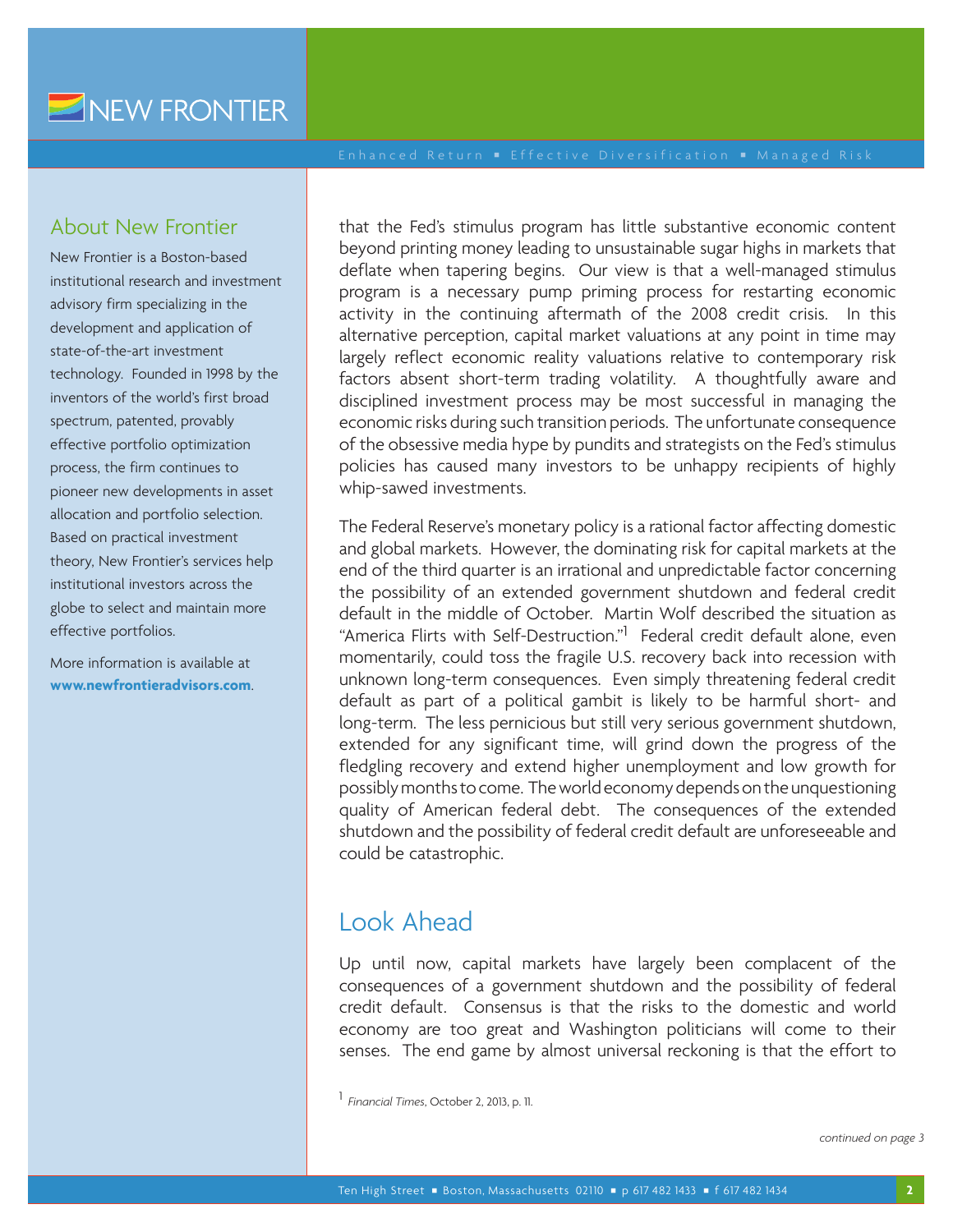### New Frontier Portfolios

New Frontier develops and manages a broad range of ETF-based asset allocation portfolios for advisors and their clients, and currently oversees over \$1 billion in global ETF asset allocation portfolios.

hold the American economy hostage by a small cadre of political terrorists is unlikely to succeed. While the shutdown has no known end point, as of this writing it appears that breaching the federal credit debt limit this quarter is unlikely.2 However, investors should carefully assess the risks that the current political climate imposes on the near-term American and world economy. The right answer, long-delayed rational budget legislation, remains seemingly remote.

The great bull market in bonds is often forecast to be coming to an end. Yields are so low that prices will inevitably have to adjust. But will managers sell bonds in substance and rotate into stocks? Many fund managers remain over weighted in cash. Individual investors remain spooked by equity volatility and continue investing in bonds as a way of managing portfolio risk. In addition, many investors may be in no rush to sell bonds at significant losses as interest rates rise. Consequently, various natural regulator systems in global capital markets suggest that radical and wholesale changes in asset allocations from bonds to other assets may be unlikely.

The quarter provided renewed appreciation of the benefits of relatively independent sources of economic growth opportunities. European markets outperformed many domestic indices and exhibited relatively limited volatility. Asian markets were also strong performers in important cases. Chinese equity markets have made a remarkable turnaround. The Abe stimulus experiment has shown some encouraging signs of reviving the moribund Japanese economy. Emerging markets have improved this quarter. International markets are likely to grow when world economic growth rates return to normal levels. However, the eurozone's monetary structural limitations leave many obstacles for long-term resolution. The Middle East continues to be volatile. The interconnectedness of global economies elevates the risks and opportunities for everyone.

Our strategic portfolios undergo continual assessment of market and economic risks. Our unique diversification technology provides effective long-term risk managed portfolios. Optimization design is focused on portfolio risk characteristics for meeting contemporary challenges in capital markets. Fully invested effectively diversified global portfolios are unlikely to miss turnarounds consistent with a belief in long-term global economic growth.

2 "Boehner Tells Republicans He Won't Let the Nation Default," *NYTimes*, Oct. 3, 2013, 12:45 pm.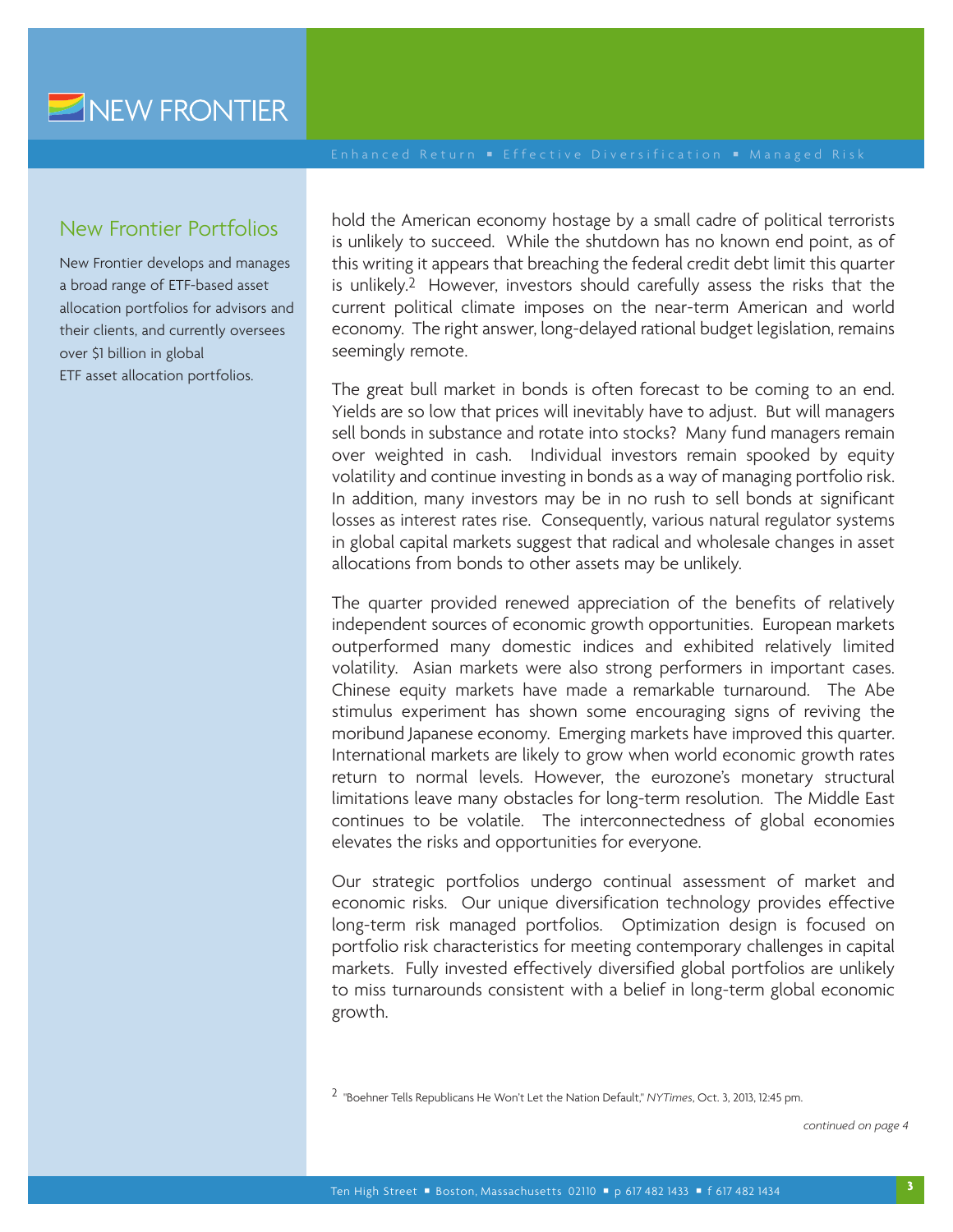# Strategic Asset Allocation and the Paradox of Bond Investing

Fixed income funds have many important functions in global capital markets. Life insurance companies may buy long-term bonds to hedge long-term life insurance policies. Commercial insurance companies may purchase intermediate-term bonds to hedge various shorter-term liabilities. Pension funds may buy various maturity bond funds to match vested retirement liabilities. Central banks may use various maturity fixed income funds to manage macroeconomic risks.

However, the role of bond investing for investors with long-term strategic goals is arguably controversial. This is because, on average, bonds underperform stocks. Historically stocks outperform bonds roughly 70% of the time and there are few non-overlapping five year periods in American financial history where bonds have outperformed stocks. Therefore, why not ignore bonds and invest solely in equities? As importantly, why is the performance of large generic bond funds appropriate as a low risk return benchmark for strategic investing?

The paradox of bond investing in strategic asset allocation has a simple explanation and interesting implications. In an optimized asset allocation the role of the fixed income fund is not to add return relative to risk as a standalone asset but to optimally hedge overall portfolio risk at each point of the efficient frontier. As a result the risk characteristics and performance of the component fixed income portfolio will generally deviate significantly from generic bond indices. Fixed income investing in a strategic asset allocation should be defined within an optimized portfolio context and does not depend on whether or not bonds outperform stocks on average over time. The interesting implication is that traditional comparisons between the fixed income component of an optimized strategic portfolio and generic fixed income funds are generally invalid.<sup>3</sup>

# Coming and Recent Research Presentations

Robert Michaud will present his new paper on Low Volatility Investing at New York QWAFAFEW, November 13. Richard Michaud, David Esch and

<sup>3</sup> Comments are based on personal communications with Robert Michaud.